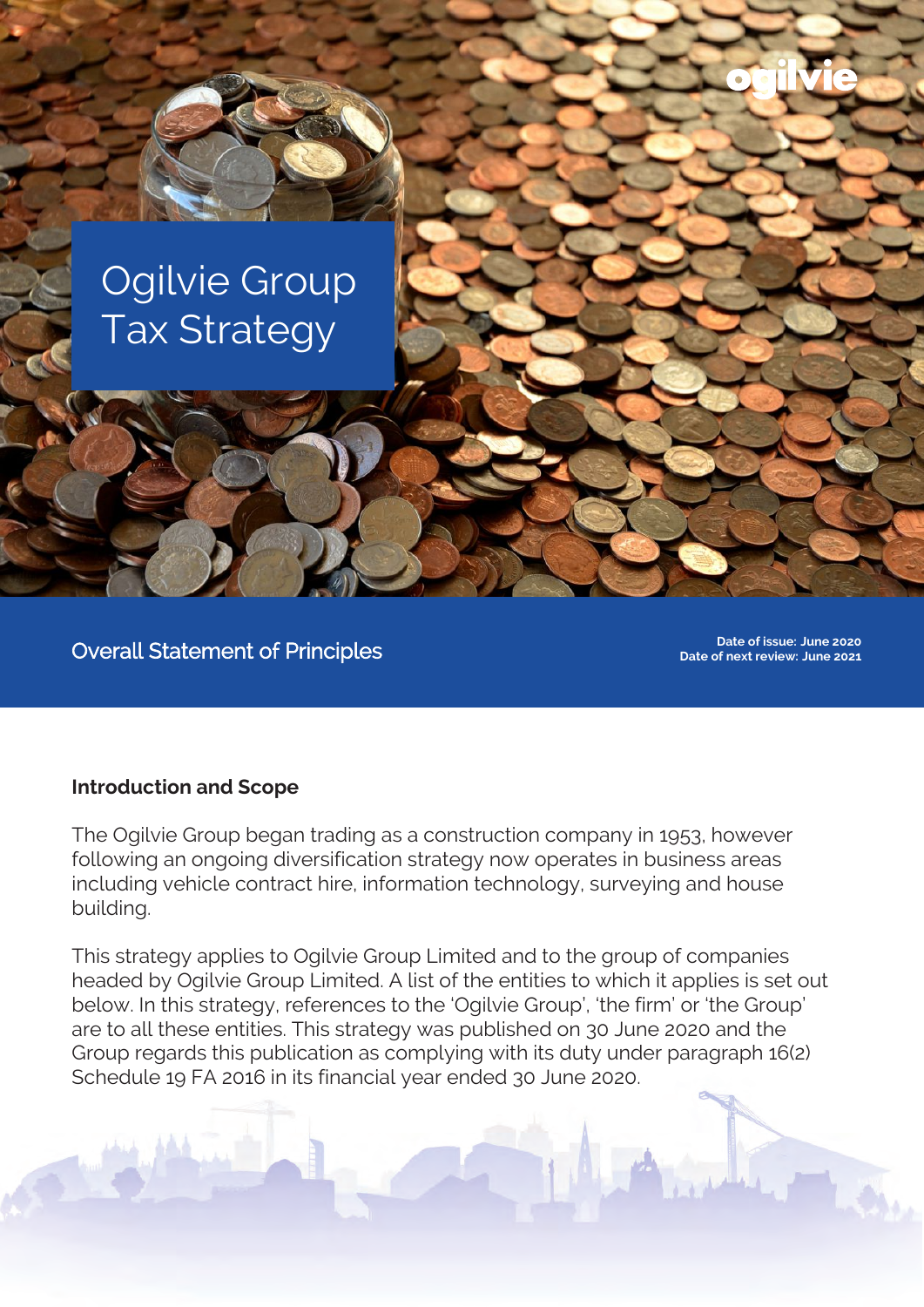This strategy applies from the date of publication until it is superseded. References to 'UK Taxation' are to the taxes and duties set out in paragraph 15(1) of the Schedule which include Income Tax, Corporation Tax, PAYE, NIC, VAT, Insurance Premium Tax, and Stamp Duty Land Tax. References to 'tax', 'taxes' or 'taxation' are to UK taxation and to all corresponding worldwide taxes and similar duties in respect of which the group has legal responsibilities.

Ogilvie Group is committed to full compliance with all statutory obligations and full disclosure to relevant tax authorities. The group's tax affairs are managed in a way which takes into account the group's wider corporate reputation in line with Ogilvie Group's overall high standards of governance.

### **Governance in relation to UK taxation**

**>** Ultimate responsibility for Ogilvie Group's tax strategy and compliance rests with the Board of Ogilvie Group;

**>** The Group Finance Director, is the Board member with executive responsibility for tax matters;

**>** The Finance Director reports to the Board on Ogilvie Group's tax affairs and risks during the year.

**>** Day-to-day management of Ogilvie Group's tax affairs is managed by the Group Finance Director.

**>** The Board's requirement to monitor the integrity of Ogilvie Group's financial reporting system, internal controls and risk management framework, expressly includes those elements relating to taxation;

**>** The Ogilvie Group finance team is staffed with appropriately qualified individuals;

**>** The Board ensures that Ogilvie Group's tax strategy is one of the factors considered in all investments and significant business decisions taken.

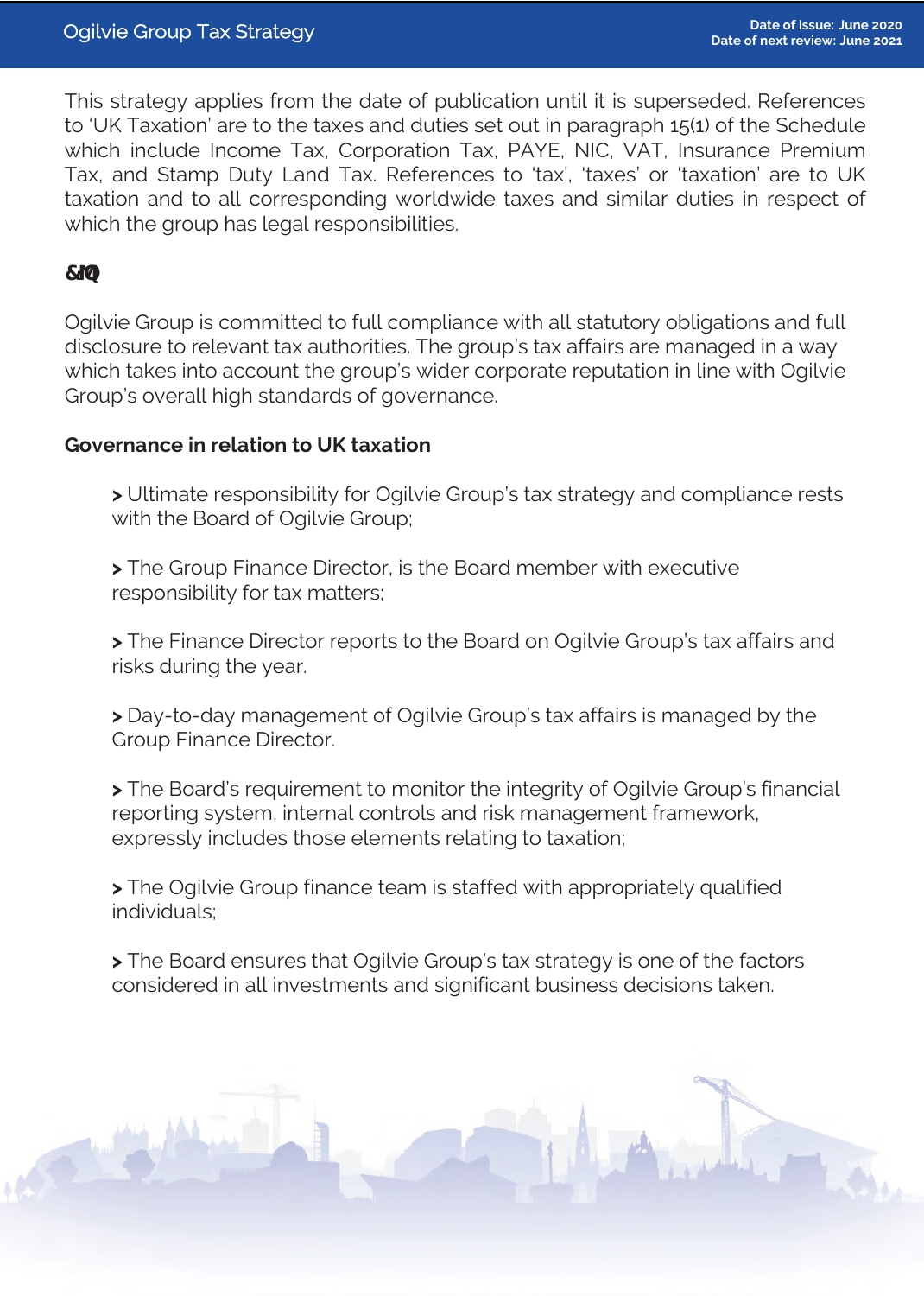## **Risk Management**

- **>** Ogilvie Group seek to manage risk through the overall internal control framework applicable to the group's financial reporting system;
- **>** Ogilvie Group seeks to reduce the level of tax risk arising from its operations as far as is reasonably practicable by ensuring that reasonable care is applied in relation to all processes which could materially affect its compliance with its tax obligations;
- **>** Appropriate training is carried out for staff who manage or process matters which have tax implications;
- **>** Tax advice is sought from external advisers on an ongoing basis.

## **Attitude towards tax planning and level of risk**

Ogilvie Group manages risks to ensure compliance with legal requirements in a manner which ensures payment of the right amount of tax.

When entering into commercial transactions, Ogilvie Group seeks to take advantage of available tax incentives, reliefs and exemptions in line with, and in the spirit of, tax legislation. Ogilvie Group does not undertake tax planning unrelated to such commercial transactions.

The level of risk which Ogilvie Group accepts in relation to UK taxation is consistent with its overall objective of achieving certainty in the group's tax affairs. At all times Ogilvie Group seeks to comply fully with its regulatory and other obligations and to act in a way which upholds its reputation as a responsible corporate citizen. In relation to any specific issue or transaction, the Board is ultimately responsible for identifying the risks, including tax risks, which need to be addressed and for determining what actions should be taken to manage those risks, having regard to the materiality of the amounts and obligations in question.

# **Relationship with HMRC**

Ogilvie Group seeks to have a transparent and constructive relationship with HMRC through meetings and communication in respect of developments in Ogilvie Group's business, current, future and retrospective tax risks, and interpretation of the law in relation to all relevant taxes.

When submitting tax computations and returns to HMRC, Ogilvie Group discloses all relevant facts and identifies any transactions or issues where it considers that

#### there is potential for the tax treatment to be uncertain.

Any inadvertent errors in submissions made to HMRC are fully disclosed as soon as reasonably practicable after they are identified.